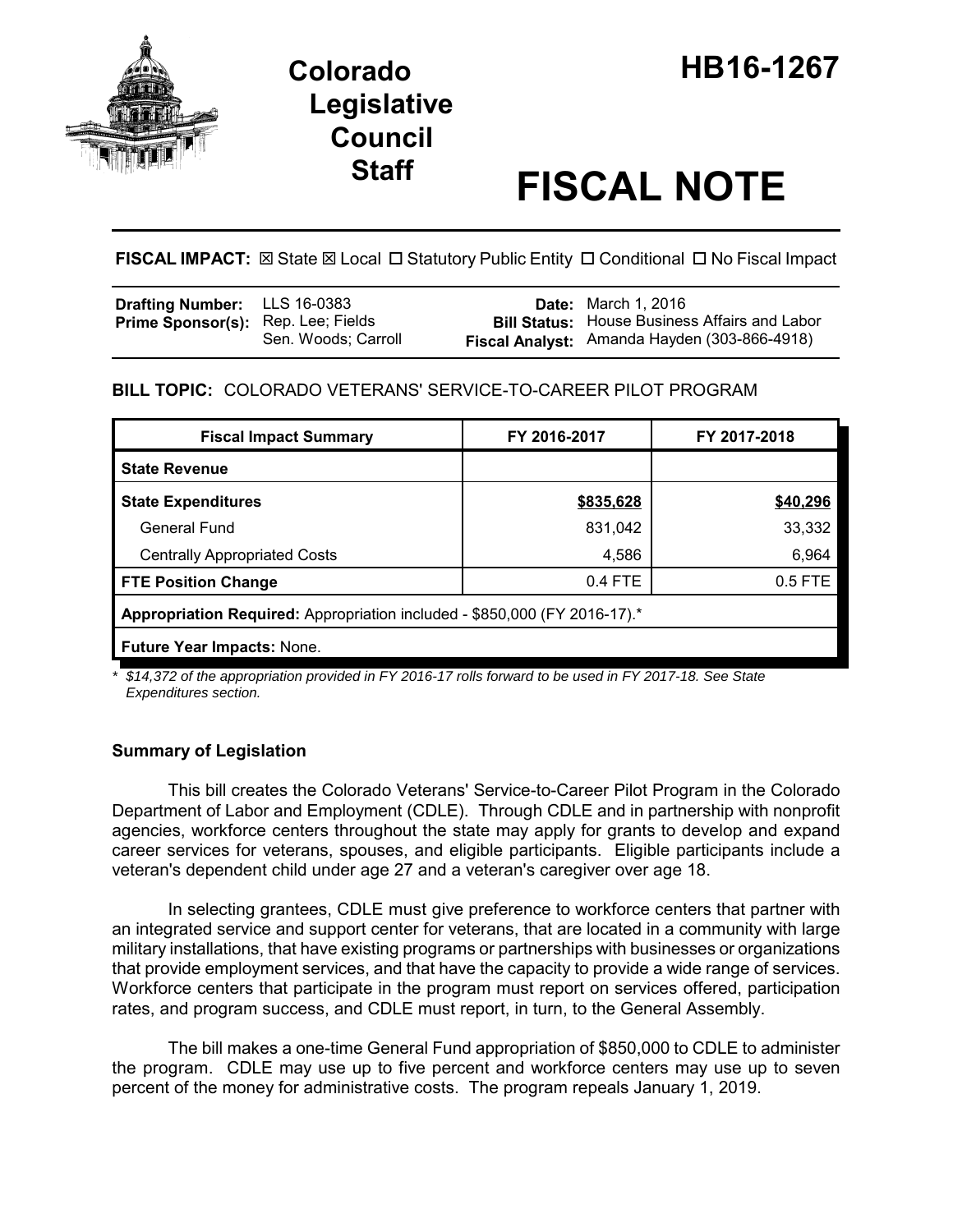March 1, 2016

#### **Background**

CDLE operates 77 workforce centers in 53 counties across the state. Through workforce centers, the CDLE employs state veterans representatives, who provide one-on-one assistance to veterans. There are approximately 400,000 veterans living in Colorado.

#### **State Expenditures**

This bill increases state General Fund expenditures by \$835,628 and 0.4 FTE in FY 2016-17 and by \$40,296 and 0.5 FTE in FY 2017-18 in CDLE. These costs are listed in Table 1 and explained below.

| Table 1. Expenditures Under HB16-1267              |            |            |  |  |  |  |
|----------------------------------------------------|------------|------------|--|--|--|--|
| <b>Cost Components</b>                             | FY 2016-17 | FY 2017-18 |  |  |  |  |
| <b>Personal Services</b>                           | \$18,482   | \$32,857   |  |  |  |  |
| FTE.                                               | $0.4$ FTE  | 0.5 FTE    |  |  |  |  |
| <b>Operating Expenses and Capital Outlay Costs</b> | 5,060      | 475        |  |  |  |  |
| Centrally Appropriated Costs*                      | 4,586      | 6,964      |  |  |  |  |
| <b>Total Grant Funds</b>                           | 807,500    |            |  |  |  |  |
| <b>TOTAL</b>                                       | \$835,628  | \$40,296   |  |  |  |  |

*\* Centrally appropriated costs are not included in the bill's appropriation.*

*Colorado Department of Labor and Employment (CDLE).* CDLE requires \$835,628 and 0.4 FTE in FY 2016-17 and \$40,296 and 0.5 FTE in FY 2017-18 to develop an application process and contract requirements, to select grantees and disburse funds, to monitor programs, and to consolidate reports on progress and program success. First year costs have been prorated to reflect a September 1, 2016, start date. The fiscal note assumes that the five percent (\$42,500) set aside for administration will cover total first year costs of \$28,128 (which includes centrally appropriated costs). Administrative costs in the second year are only partially covered by the remaining \$14,372, and CDLE requires a General Fund appropriation of \$25,924 in FY 2017-18. CDLE will disburse \$807,500 as grants, of which workforce center recipients can use up to seven percent for administration. Although shown in the first year in Table 1, the fiscal note assumes that grant funds will be disbursed over the course of both fiscal years.

*Indirect costs.* Because the bill specifies that indirect costs associated with administration of the grant program are to be paid from the \$850,000 appropriation, the indirect costs are included in the appropriation and not addressed through the annual budget process. Table 2 below summarizes indirect costs under the bill.

| Table 2. Indirect Costs Under HB16-1267                              |            |            |  |  |  |
|----------------------------------------------------------------------|------------|------------|--|--|--|
| <b>Cost Components</b>                                               | FY 2016-17 | FY 2017-18 |  |  |  |
| Employee Insurance (Health, Life, Dental, and Short-term Disability) | \$3,004    | \$4,020    |  |  |  |
| Supplemental Employee Retirement Payments                            | 1,582      | 2,944      |  |  |  |
| <b>TOTAL</b>                                                         | \$4,586    | \$6,964    |  |  |  |